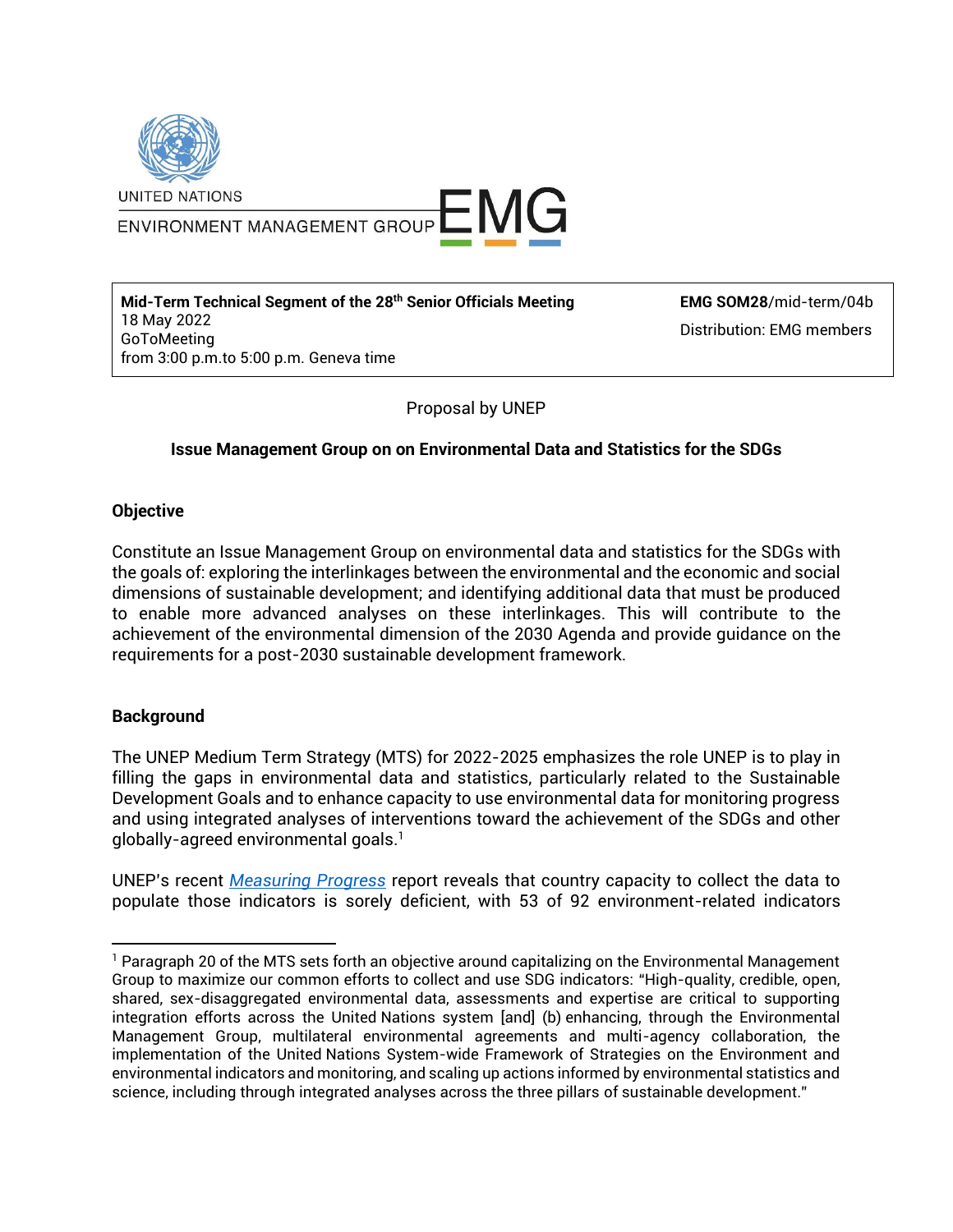lacking sufficient data to track progress. The report also highlights the need to produce more disaggregated data, as well as to develop abilities to analyse existing data for interlinkages across the three pillars of sustainable development.

UNEP is one of a number of UN agencies tasked as custodians of environment-related SDG indicators. However, the UN system looks to UNEP to enhance the use of environmental data across the UN system to inform policy makers and to guide the design of interventions so as to maximize impact across all three sustainable development pillars. There are existing efforts to produce more sophisticated environmental data, statistics and indicators to put environmental knowledge on par with our understanding of the economic and social dimensions. However, there remains a need to develop new tools and methodologies for teasing out interlinkages and causal relations across the three pillars, from the environmental perspective. The demand for this is growing. For example, UNEP has received requests from agencies as diverse as UN Women, the ILO and UNDP to collaborate in explorations of interlinkages between environment and gender, employment and environmental sustainability and environment and human development, respectively.

As the UN system moves toward the mid-point review of the SDGs and the development of a post-2030 framework, it will need knowledge about where measures can be taken to more effectively secure the environmental dimension within the overarching sustainable development system. The EMG offers a channel through which the UN system can think collectively about interlinkages with the economic and social pillars of sustainable development. Understanding these interlinkages will produce better guidance both for achieving the environmental dimension of the 2030 Agenda and for thinking through the requirements for a post-2030 sustainable development framework.

There is a wealth of potential to be mined through an EMG IMG: sharing of lessons and tools for promoting, within the UN system and at national levels, analyses of interlinkages and collective efforts to develop new methodologies for data analysis that utilize cutting-edge artificial intelligence and other digital tools.

## **Activities and scope**

While the IMG itself would ultimately decide on its activities and outputs, an indicative list of potential activities and outputs can be imagined as follows:

- i. Joint efforts to raise awareness of the need for better and more disaggregated data and indicators in the run up to the post-2030 agenda negotiations (to further improve use of indicators to optimize interlinkages across all three pillars of sustainable development in the development of a post-2030 framework).
- ii. Analysis of current sets of environment-related indicators (SDG Indicators, Global Set of Climate Statistics and Indicators, Global Biodiversity Framework Indicators, etc.) against those impact and causality questions most requiring attention to guide the design of effective interventions to achieve the SDGs.
- iii. Identification of priority gaps in data sets and national data capacities that need to be filled to produce indicators for analyses to guide effective SDG interventions.
- iv. Identification of potential joint capacity development undertakings (likely under the auspices of the Economic Commissions) that facilitate the use of analyses of interlinkages.